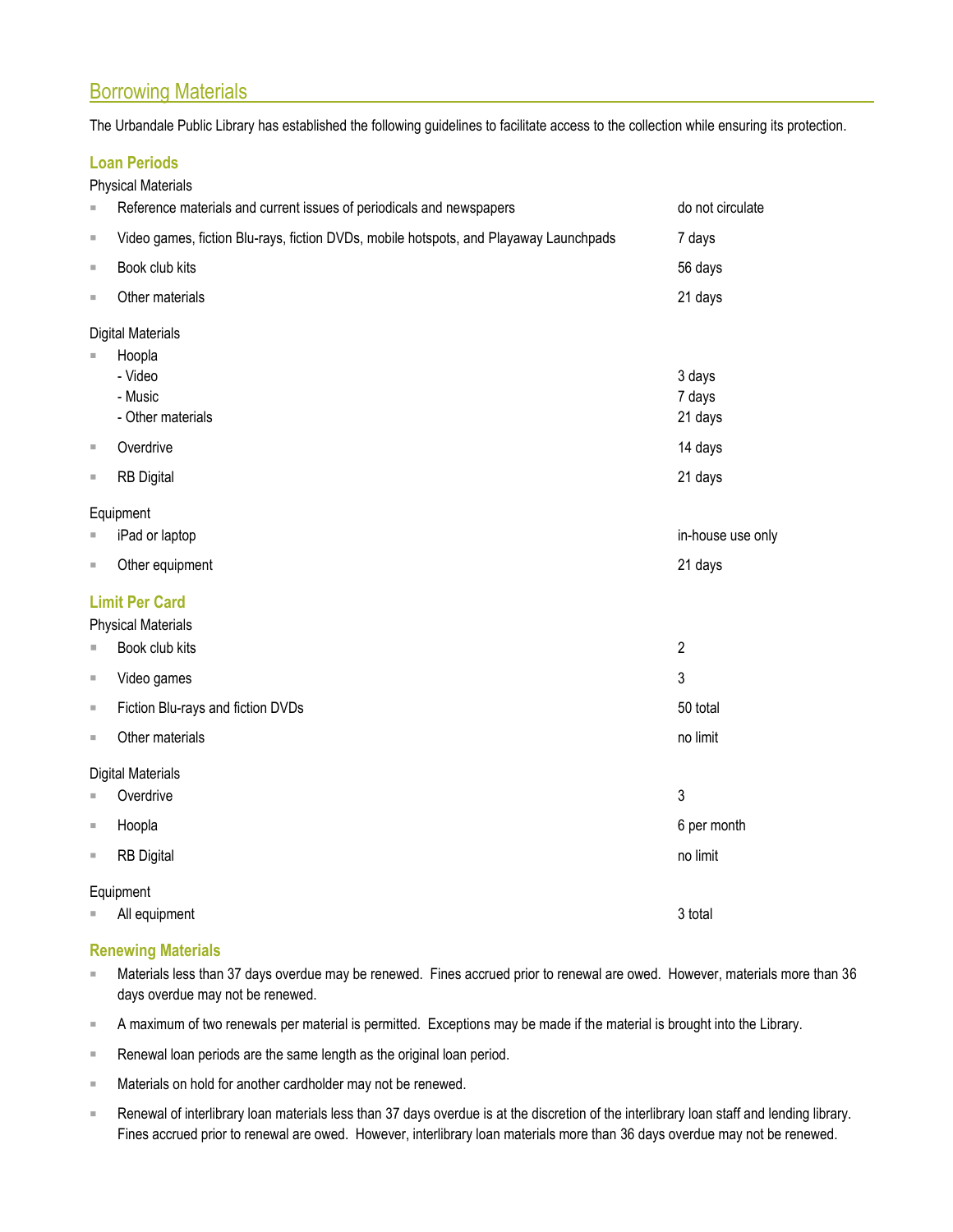## **Reserving Materials**

- All circulating materials and on-order materials may be placed on hold. Staff members are responsible for placing customer holds on book club kits.
- A maximum of 50 items may be on hold per account. This includes unfilled and suspended holds, as well as holds available for pickup.
- Holds are filled in the order received and are subject to availability.
- If possible, notification is made when materials are available.
- Holds must be picked up in person and checked out on the card used to place the hold or to a member of the same user group.
- Holds remain active for one year. Holds not filled within this time are canceled.

## **Suspension of Privileges**

- Borrowing privileges are suspended if outstanding fines and fees exceed \$14.99. Materials may be renewed or reserved. Borrowing privileges are reinstated when outstanding fines and fees are below \$15.00.
- Borrowing privileges are suspended for accounts referred to a collection agency. Materials may not be renewed or reserved. Borrowing privileges are reinstated when all outstanding fines and fees are paid.

#### **Overdue and Lost Materials**

- A 25¢ fine is charged for each material not returned by the due date. The fine is charged each day the Library is open and accumulates until the material is returned or the maximum fine reached. The maximum fine is \$10.00 per item.
- Notice of overdue materials is sent as a courtesy. Cardholders are responsible for returning materials on time whether or not an overdue notice is received.
- Notices are sent when materials are:
	- 8 days overdue—1<sup>st</sup> notice
	- 22 days overdue—2<sup>nd</sup> notice

- 37 days overdue—3<sup>rd</sup> notice, cardholder is billed the replacement cost plus a \$5.00 processing fee for each overdue material and is notified that account will be referred to a collection agency if overdue materials are not returned or replaced within 21 days of the notice date.

- 58 days overdue—account is referred to one or more collection agencies if the cardholder owes \$30.00 or more in replacement costs, including fines and fees. In addition, non-refundable collection agency fees are owed.

- If materials are returned within 6 months after the account is referred to a collection agency, each material's replacement cost and processing fee is canceled. The accumulated daily fine, up to the maximum fine, and the collection agency fee are owed.
- If materials are replaced within 6 months after the account is referred to a collection agency, each material's replacement cost is canceled. The accumulated daily fine, up to the maximum fine, the processing fee, and the collection agency fee are owed. The replacement copy must be approved by the Library.
- After 6 months, cardholders are responsible for the entire account balance, regardless if materials are returned or replaced.
- Payment is refunded if materials are returned in acceptable condition within one month of payment. The refund will be the amount paid minus the maximum fine and the processing fee. In addition, the collection agency fee is not refunded.
- The City will pursue any and all debt collection options, up to and including the State of Iowa's Offset Program.

#### **Damaged Materials**

- The cost to repair damaged materials or replace damaged components is owed by the cardholder.
- Cardholders are billed for materials damaged beyond repair. The replacement cost for each damaged item must be paid or a replacement copy provided. The replacement copy must be approved by the Library. A \$5.00 processing fee for each item must be paid.
- Notices are sent:

- 8 days—1<sup>st</sup> notice